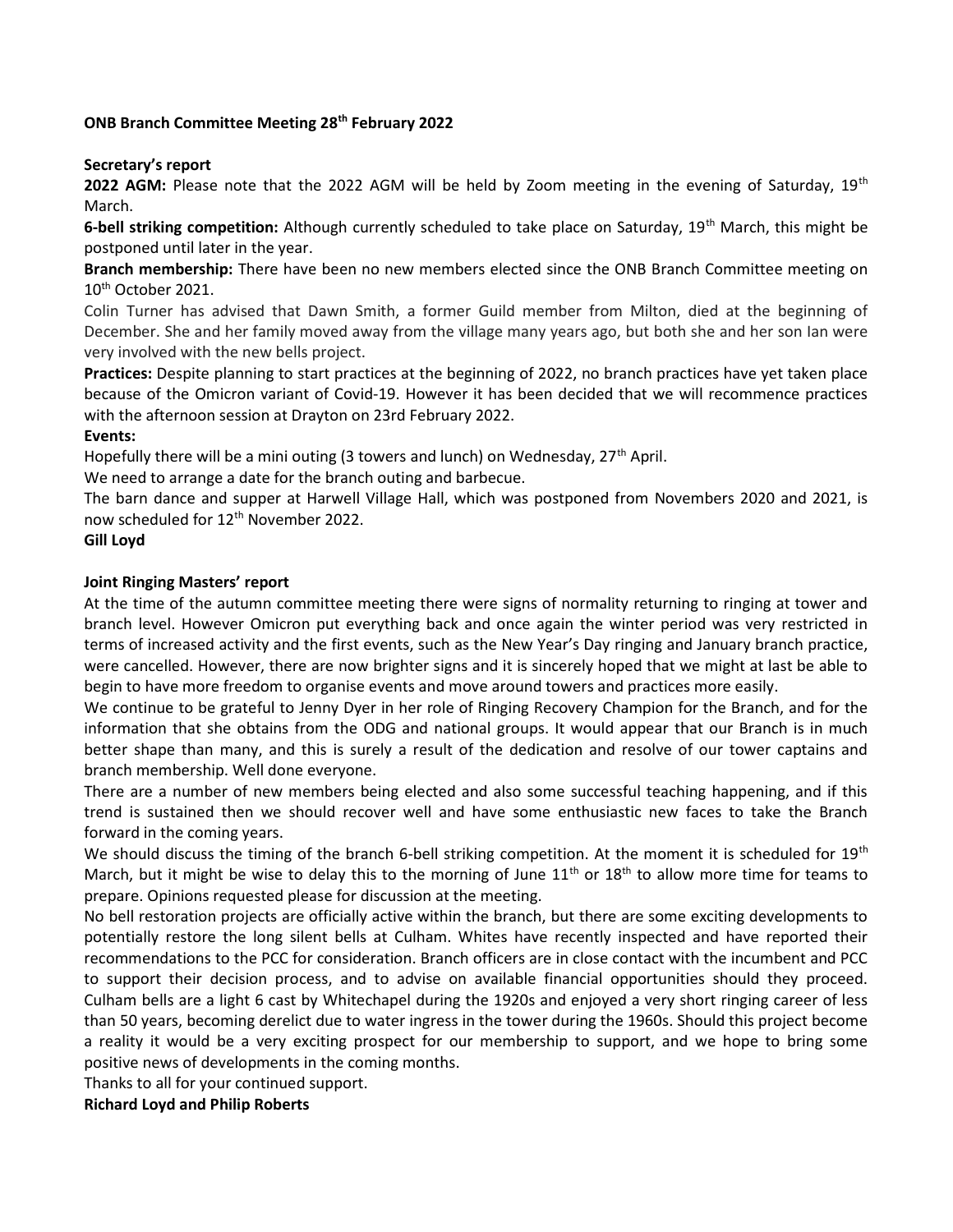# Treasurer's report

In 2021 the membership of the Branch was 247, a decrease of 16 from 2020. There were 237 members who paid subscriptions, 4 Honorary members, 1 Life member and 5 associate members, who paid their Guild subscription through another Branch.

So far in 2022 we have 58 paid up members (from 7 towers) along with the 2 Honorary and 1 Life members, and 0 members who pay a subscription through another branch. 20 towers have not paid any subscriptions to date. Branch subscriptions must be paid over to the Guild, usually, before the end of March to ensure members benefit from the Guild Insurance policy.

There were no fund raising events in 2021 but honey sales resulted in donations of £203. The one social event, a BBQ, raised £159.

The Branch, for the fifth year, collected a voluntary £2 donation with subscriptions. £472 was collected in the year. Almost everyone made the contributions to put towards Branch bell restorations projects. The Branch supported the work at Long Wittenham with a grant of £3,000. The Branch has no other bell restoration project commitments at present. However, there is one potential project at Culham but this is in the very early stages.

Three youth events were organised by the Branch in the latter half of the year, following the shutdown caused by the pandemic. These resulted in a surplus of £26. A Donation was made to the Oxford Diocesan Bell Fund of £500.

The Branch, at the end of 2021, had funds in the region of £4,700, which is well in excess of the reserves required by the Branch.

The accounts for 2021 are being circulated with this report and are currently being independently examined. They should be ready to be presented for approval at the AGM.

Just one note from the accounts – the Branch is holding £1,600 for Long Wittenham following the completion of the restoration project as the PCC didn't wish to hold the excess funds. This is restricted money only to be used for expenses relating to the bells at Long Wittenham.

## Stuart Gibson

## Training Officer's Report

## ONB / VOWH ART Teaching Bell Handling Course, Longcot, 18 Sep 2021

Tony Crabtree and I collaborated to organise an ART course to teach twelve new teachers of ringing for our branches. So far, four of the twelve who attended the course have been accredited as Teachers of Bell Handling and many of them continue to help teach our learners at the ONB Branch Ringing School on Saturday mornings.

# ONB Branch Ringing School, 25 Sep 21 – 2 Apr 22

The Branch Ringing School has taken place in Abingdon for an hour each Saturday morning. The first session was on 25 September. A rota of sixteen teachers has taught twelve learners: four each from our Old North Berks branch and Oxford City branch, and two each from Woodstock & Witney and Bicester branches. We have averaged four learners each week, all taught individually for an hour.

## ONB / VOWH ART Teaching from Rounds to Plain Hunt, Longcot, 23 Apr 2022

Tony Crabtree and I have collaborated again. The day course provides the skills and techniques necessary to build really good foundation ringing skills in your ringers. The course is designed for anyone involved in teaching a new band where the teacher can personally ring at least plain hunt.

The ringers booked on the course so far are five from our Old North Berks Branch (three from Abingdon, one from Harwell and one from Aston Tirrold), three from Bicester branch, two from Central Bucks branch and one each from the Witney & Woodstock branch and Lincolnshire. Three more ringers are on the waiting list.

#### Young Ringers

As discussed at the autumn ONB committee meeting, we changed the young ringer offering from six outings a year to monthly Sunday afternoon practices. Since November, we have practised at Shiplake (21 Nov), Drayton (Dec 12), Longcot (9 Jan) and Brightwell (13 Feb). Daphne has provided her sumptuous cakes, scones and biscuits for us on each occasion. Numbers have varied between 10 and 12 young people plus the parents and